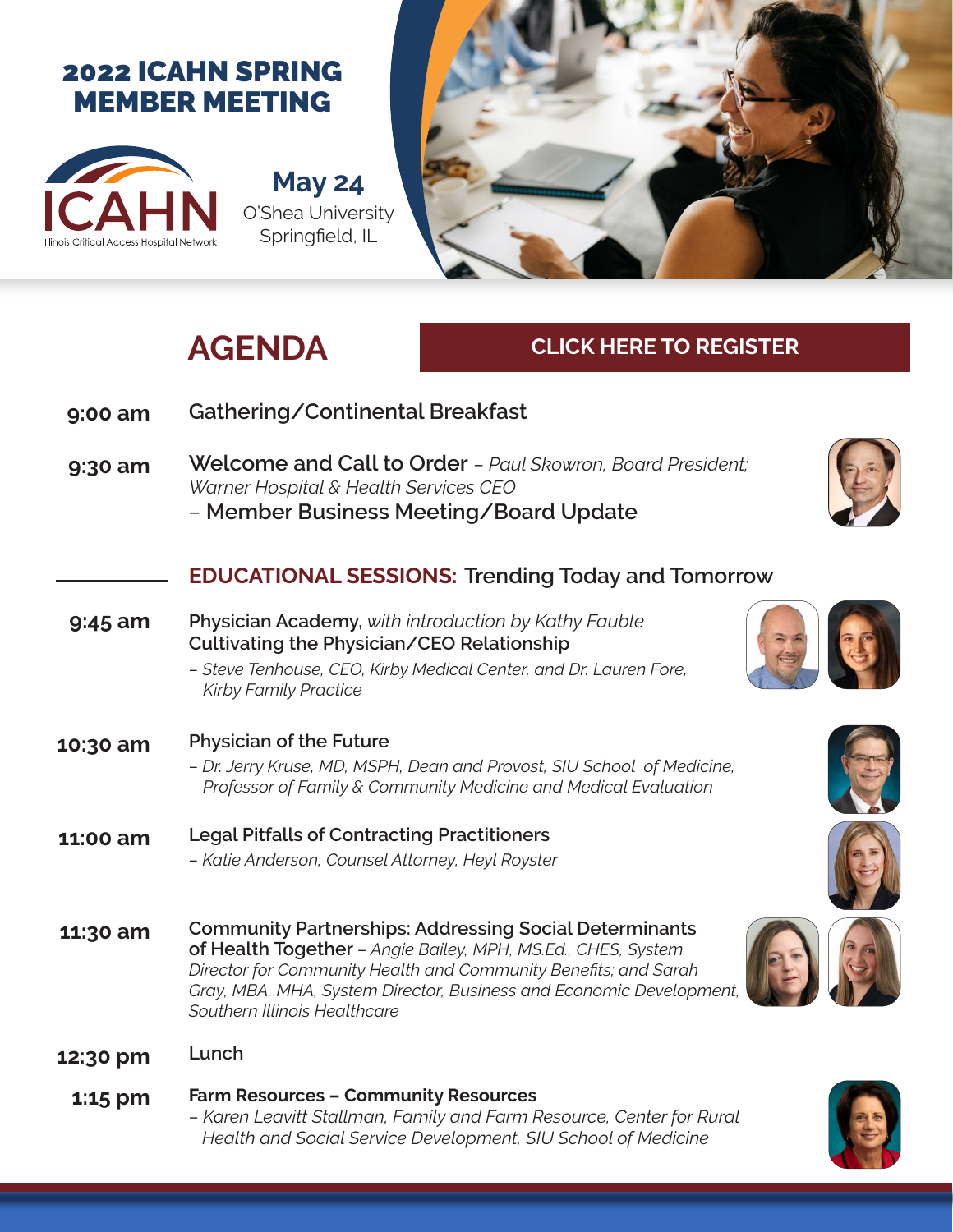#### **1:30 pm Hospitals Without Walls: Future Designs and Programs**

*– with Paul Skowron, CEO, Warner Hospital & Health Services, facilitating the CEO Panel of: Mark Kuhn, CEO, Hammond-Henry Hospital; Joann Emge, CEO, Sparta Community Hospital; and Future of Healthcare Design representatives from BSA Life Structures and O'Shea Builders, Springfield*

**2:15 pm Adjournment** *– Paul Skowron, Board President*

#### **CLICK HERE TO REGISTER**

#### **4.0 ACHE Credit will be awarded for participation in the full meeting.**

Criteria for successful completion includes attendance at the entire session and submission of a completed evaluation form. ICAHN is authorized to award hours of pre-approved ACHE Qualified Education credit for this program toward advancement or recertification in the American College of Healthcare Executives. Participants in this program wishing to have the continuing education hours applied toward ACHE Qualified Education credit should indicate their attendance when submitting application to the American College of Healthcare Executives for advancement or recertification. For more information, contact Kathy Fauble kfauble@icahn.org or Liz Swanson lswanson@icahn.org.

*Virtual connection for this event may be made per request to the ICAHN office, but the preference is in-person attendance.*

#### **SPEAKER BIOGRAPHIES**

**Paul Skowron, MBA, FACHE, CEO, Warner Hospital and Health Services,** serves as the 2022 ICAHN Board President. An Illinois State University graduate in 1978 with an accounting degree, Paul was employed by Blue Cross Blue Shield as a Medicare auditor. From 1980 to 1995, he had successive finance and management positions at academic medical institutions in the Chicago area, including Mount Sinai Hospital and the University of Illinois Hospital system. From 1995 to 2000, he served the University of Chicago Hospital, managing multispecialty operations off-campus in the Chicago area and northwest Indiana. From 2000 to 2007, he served as administrator of the Palos Surgery Center in Palos Heights, IL, managing operations and recruiting physician partners to increase surgical volume, and from 2007 to 2015, he served Regent Surgical Health as SVP Operations in the development and management of freestanding surgical centers and surgical hospitals across the country through joint ventures with physicians and hospitals. In addition to currently serving as ICAHN's Board President, Paul is also member of the Finance Committee and the Illinois Rural Community Care Organization (IRCCO).

**Steve Tenhouse, FACHE, FHFMA, CEO, Kirby Medical Center,** is a certified public accountant, board certified in healthcare finance and healthcare administration, and is a licensed nursing home administrator. He has served as past president of the McMahon-Illini Chapter of the Healthcare Financial Management Association and was named CEO of Kirby Medical Center in 2004. He has served as a member, secretary-treasurer, past president, and president of ICAHN's Board of Directors.

**Dr. Lauren Fore** is a family medicine doctor in Monticello and is affiliated with Kirby Medical Center. She received her medical degree from Ross University School of Medicine and has been in practice for almost a decade.

**Dr. Jerry Kruse, MD, MSPH,** is Dean and Provost of the Southern Illinois University School of Medicine and CEO of SIU Medicine, the faculty practice plan of the SIU School of Medicine. He is a tenured professor of Family and Community Medicine and of Medical Education. Dr. Kruse joined the SIU School of Medicine faculty in 1984 and has served the organization in many leadership roles, including chairing the Department of Family and Community Medicine for 16 years, Director of the Quincy Family Medicine Residency Program for 12 years, and Director of the Quincy Family Medicine's Complex Office Laboratory for 37 years. He is a national advocate for innovation in medical education and the advancement of health systems.